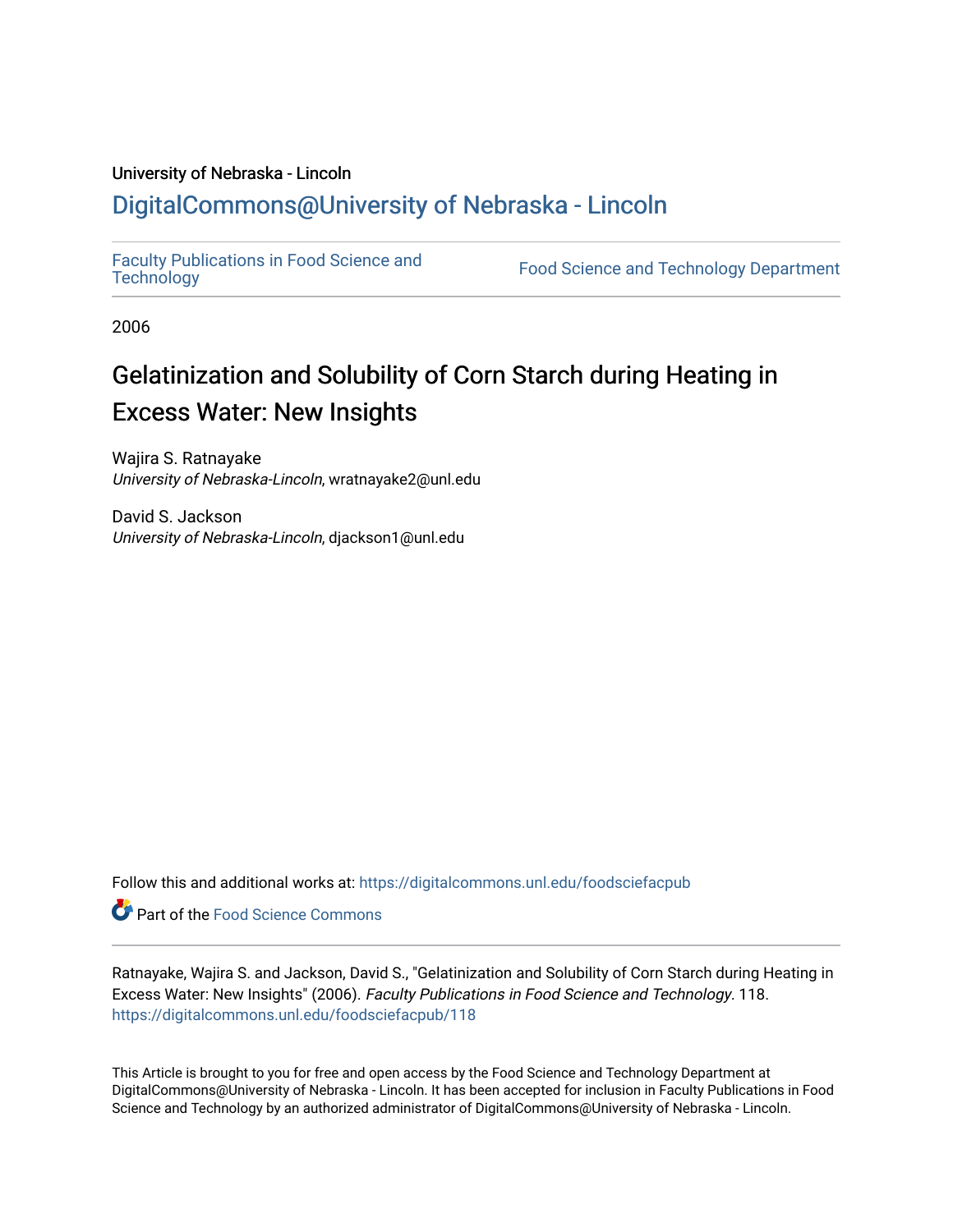Published online April 19, 2006.

## **Gelatinization and Solubility of Corn Starch during Heating in Excess Water: New Insights**

Wajira S. Ratnayake and David S. Jackson

Department of Food Science and Technology, University of Nebraska−Lincoln, Lincoln, Nebraska 68583-0919

*Corresponding author* — D. S. Jackson, tel 402 472-2814, fax 402 472-1693, email david.s.jackson@unl.edu

#### **Abstract**

Starch gelatinization is associated with the disruption of granular structure causing starch molecules to disperse in water. This study was designed to examine starch granules as they were heated in water, and their resulting morphological, structural, and solubility traits. The results indicate that starch gelatinization is a more complex process than the previously suggested order-to-disorder transition. The energy absorbed by the granules facilitates the rearrangement or formation of new bonds among molecules prior to the temperatures normally associated with the melting of amylopectin crystallites during gelatinization. It is also evident that amylose plays an important role during the initial stages of corn starch gelatinization.

**Keywords:** Starch, gelatinization

#### **Introduction**

Starch gelatinization is associated with the disruption of granular structure causing starch molecules to dissolve in water and, as such, is one of the starch's most important and unique properties (*1*). Many food products contain partially cooked starch granules that contribute to their functional and structural properties. Therefore, it is important to understand the time and temperature dependence of starch structural changes in water to characterize the gelatinization processes, especially how the granular structure changes and how amylose and amylopectin polymers behave at different water temperatures.

Starch is known as a semicrystalline material (i.e., the granules contain alternating crystalline and amorphous regions (*2−4*)). These crystalline regions are predominantly made up of amylopectin polymers of which the outer branches are hydrogen bonded to each other to form crystallites that unravel during gelatinization (*5−7*). The amorphous regions of granules are mainly composed of amylose and amylopectin branch points (*8*).

Starch granules are insoluble in cold water. When starch is heated in water, granules absorb water and swell. The absorption of water by amorphous regions within the granules destabilizes their crystalline structure, resulting in the loss of birefringence, which is one definition of gelatinization (*9−11*). Upon continuous heating, granules tend to swell to greater extents, and the crystallites melt, resulting in increased molecular motion that eventually leads to complete separation of amylose and amylopectin (*12, 13*). The temperature at which granules lose their birefringence is referred to as the gelatinization temperature; this temperature depends in part on the botanical source of starch (*1*). Tester and Morrison (*7*) reported that starch granular swelling is primarily a property of amylopectin because waxy starch swelled much more than normal starch did. While there are many other reports available on the role of amylose and amylopectin in gelatinization (*14−16*), there are few reports available on what occurs within the granular structure during progressive heating of a starch/water mixture.

Starch gelatinization and associated properties are determined by various methods, including measuring the birefringence end point, viscosity changes, X-ray diffraction, amylose−iodine binding (blue value), enzymatic digestibility, NMR, light extinction, solubility or sedimentation of swollen granules, and absorption of Congo red (*17*). All these methods measure slightly different physicochemical properties and have unique and inherent advantages and disadvantages. Therefore, it is important to use several different methods to fully characterize starch gelatinization properties.

In food products, starch granules are subjected to different thermal conditions and other unit operations that result in granules with differing stages of partial and full gelatinization; these collectively influence the product's physicochemical properties. The objective of the study was to investigate the progressive morphological changes in starch granules and the structural changes to starch polymers that occur at different temperatures during gelatinization in water.

#### **Materials and Methods**

**Granular and Molecular Changes of Corn Starch during Heating.** Regular corn starch was obtained from Penford Food Ingredients (Englewood, CO). Starch (6 g in 100 mL of distilled water) samples were treated at specific temperatures (ranging from 35 to 90 °C at 5 °C increments) for 30 min in 250 mL conical flasks in a water bath. Samples were filtered through Whatman no. 1 filter papers, and the residue was freeze-dried (Virtis Sentry 8L, The Virtis Co., Gardiner, NY) for 36 h at −55 °C and 50 mTorr vacuum pressure.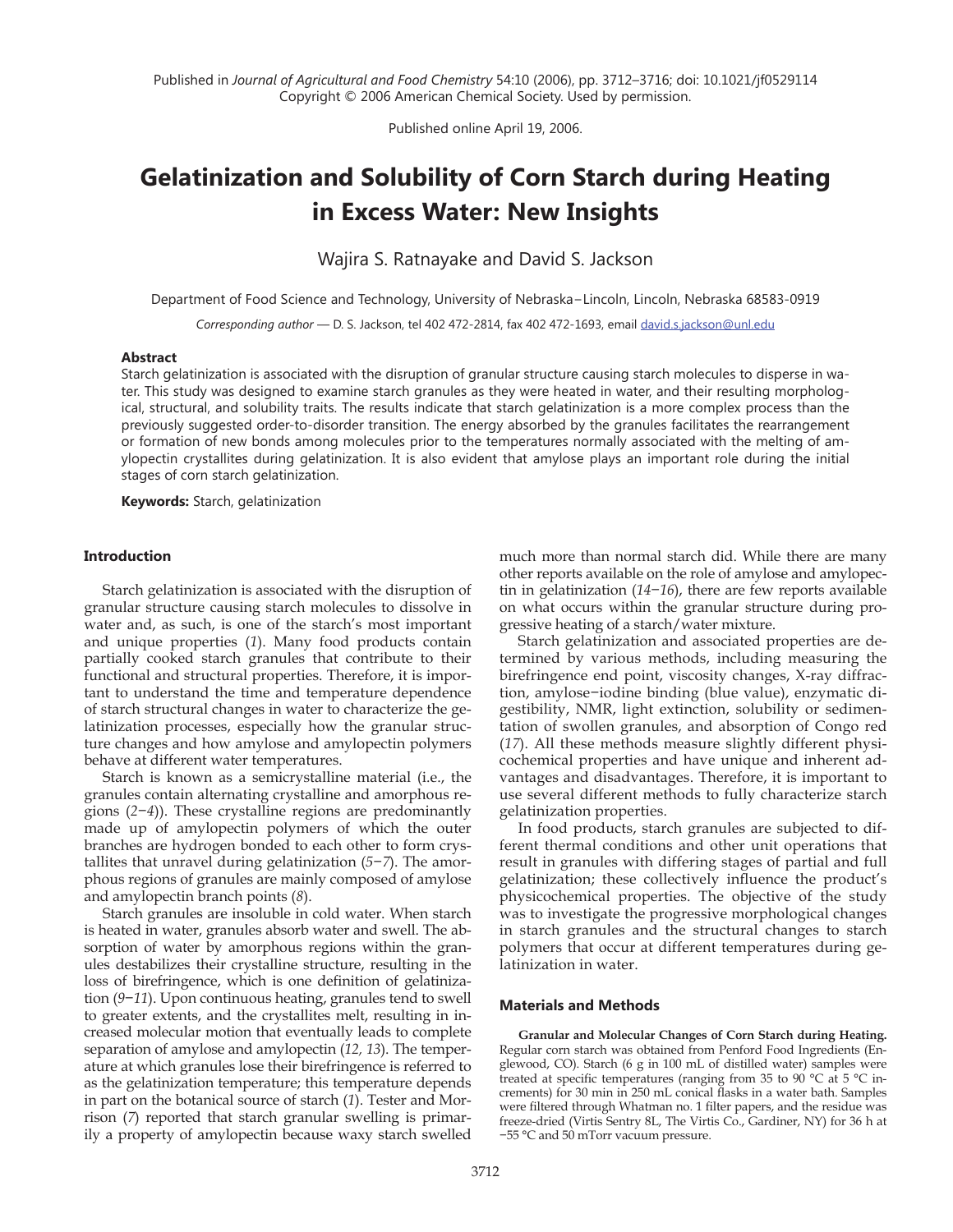**Figure 1.** Light microscopic images of corn starch granules in water mixtures heated to specific temperatures (numbers represent the temperature  $(^{\circ}C)$ ).



**High-Performance Size-Exclusion Chromatography (HPSEC).** Samples of 0.5 g dry weight were dispersed in 100 mL of 90%  $(v/v)$ reagent grade DMSO (Mallinckrodt Baker Inc., Paris, KY) in water by heating in a boiling water bath for 30 min, with intermittent mixing with a vortex mixer and subsequent aging at 50 °C in an oven for 12 h.

HPSEC was carried out according to Ozcan and Jackson (*18*) with slight modifications as follows: dispersed samples were passed through a 1.2 μm Magna nylon supported membrane (GE Osmonics Labstore, Minnetonka, MN), and 25 μL was injected into a HPSEC system equipped with a Waters 515 HPLC pump, Waters 410 differential refractometer (Waters Co., Milford, MA), and Shodex KS-G, KS 806, 804, 803, and 802 columns (Showa Denko, Tokyo, Japan) connected in a series and maintained at 50 °C. Distilled deionized degassed water was used as mobile phase with a 1 mL/min flow rate. Data were acquired automatically with Astra software Version 4.70.07 (Wyatt Technology Co., Santa Barbara, CA). Relative peak areas of amylopectin and amylose were estimated using Origin peak fitting software (version 6.0, OriginLab Co., Northampton, MA).

**Total Soluble Starch.** Total soluble starch was estimated by the phenol-sulfuric acid method (*19*) using portions of the same samples prepared for HPSEC analysis after filtration (as described previously). Absorbance was measured at 490 nm using a Unico 1100RS spectrophotometer (United Products and Instruments, Dayton, NJ) against a reagent blank. Total soluble starch was estimated using a standard curve prepared using a glucose standard series. All chemicals were of ACS certified grade.

**Light Microscopy.** Diluted starch samples (~0.1 g in 25 mL of water) were heated in a glass Petri dish on a hot plate for 5−10 min (depending on the desired end temperature). After reaching the experimentally specified temperature (between 30 and 85 °C at 5 °C

intervals, i.e., 35, 40, and 45 °C, etc.) the Petri dish was promptly viewed using a light microscope (Nikon Eclipse TE300, Nikon USA, Melville, NY) and observed at a  $1 \times 400$  magnification. Sample temperatures, before and during microscopic observation, were monitored using an infrared thermometer. Images were acquired and recorded using Magnafire software (version 2.1, Optronics, Goleta, CA).

**Scanning Electron Microscopy (SEM).** Starch samples were mounted on metal stubs and coated with gold−palladium (~20 nm thickness) using a Hummer sputter coating system (Anatech Ltd., Union City, CA). Samples were then observed using a Hitachi S-3000N scanning electron microscope (Hitachi Science Systems, Tokyo) at an acceleration potential of 15 kV. Pictures were captured by automatic image capturing software (Hitachi High-Technologies, Pleasanton, CA). Magnifications are as indicated at the bottom of each figure.

**Differential Scanning Calorimetry (DSC).** Starch samples (~10 mg, db) with ~55 μL of distilled water (i.e., starch in excess water) were hermetically sealed in DSC pans (Perkin-Elmer Pan Sell Kit 0319- 1525/1526/1535) and kept at room temperature for 3−4 h. Next, samples were scanned against a blank (empty pan) using Perkin-Elmer Pyris 1 differential scanning calorimeter (Perkin-Elmer Co., Norwalk, CT) from 25 to 90 °C at a 10 °C/min scanning rate. Pyris−Version 3.52 (Perkin-Elmer Co., Norwalk, CT) software was used to collect data and analyze onset  $(T_o)$ , peak  $(T_p)$ , and end  $(T_c)$  temperatures and the transition enthalpy (Δ*H*).

**Statistical Analysis.** Tukey's HSD test (SigmaStat version 2.0 software, Jandel Scientific/SPSS Inc., Chicago, IL) was used to compare mean differences of dispersed amylose and amylopectin proportions. All values used for analyses were averages of at least three independent replicates.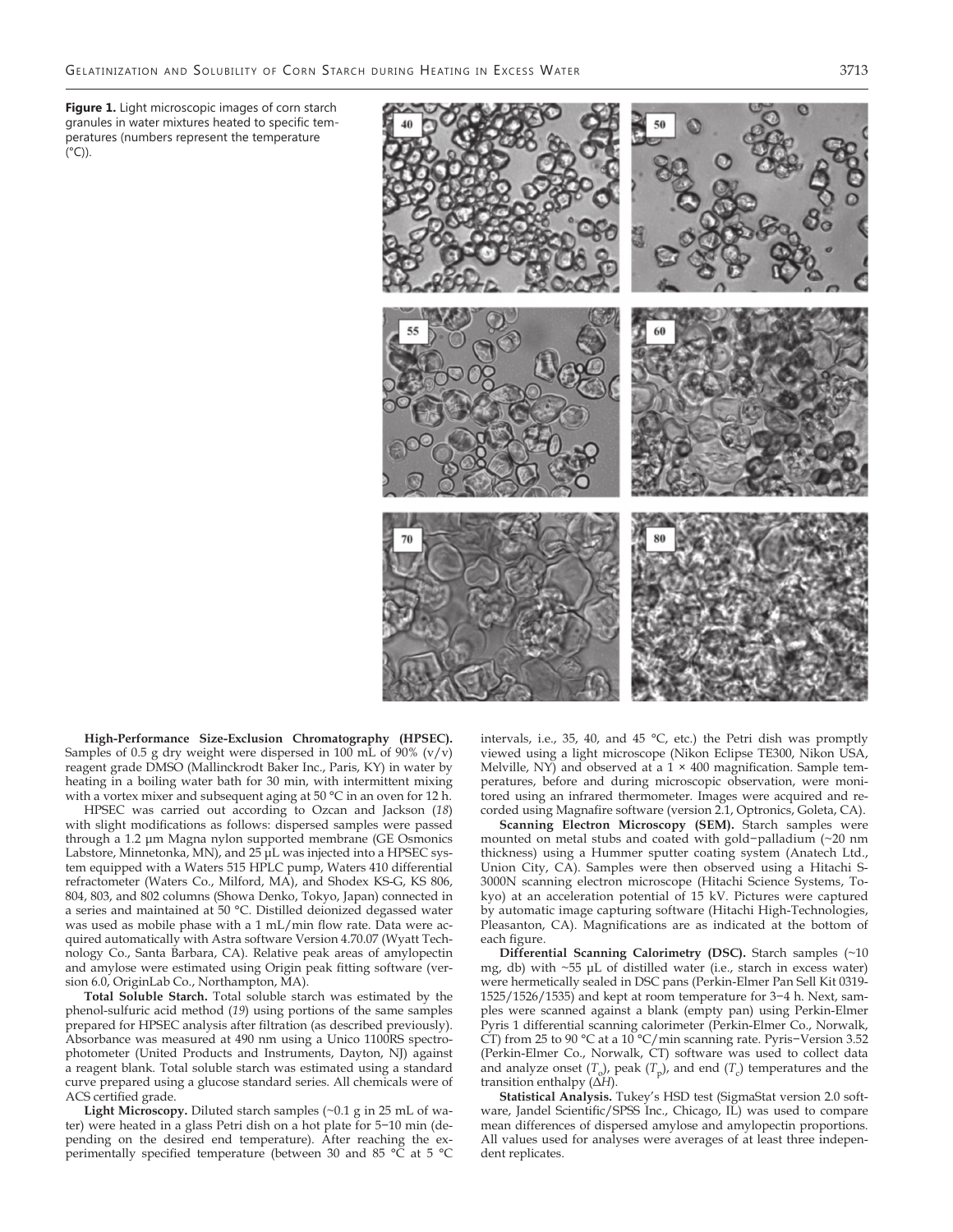

**Figure 2.** SEM images of temperature treated and freeze-dried corn starch samples (2500×).

#### **Results and Discussion**

During heating in water, starch granules remained intact up to 50 °C (Figure 1); this observation is in agreement with Jing-ming and Sen-lin (*20*). It appears that the outermost layers (or skin) of the granules tend to maintain granular integrity during heating to 60 °C, before they disintegrate as the internal structure and free movement of starch polymers destabilize the granule's internal structure. Jingming and Sen-lin (*20*) reported that granules lost their integrity and formed a molecular network at 64 °C. In con-



trast, our results showed that complete granular disruption and the formation of a gelatinized solution did not occur below 70 °C. The differences might be due to concentration differences (1 g of starch in 10 mL of water vs 0.1 g in 25 mL of water in this study) (*8, 17*) and plant source (i.e., variety and cultivar (*21*)). As observed by light microscopy, the large starch granules swelled first and began to break apart at around 55−60 °C; small granules did not start to disintegrate until 65 °C (data not shown). SEM pictures of dried samples (Figure 2) confirmed the light microscopy observations. Almost all the granules were irreversibly disrupted at or before 80 °C.

DSC results (onset, peak, end temperatures, and enthalpies) were determined averaging three independent replicates. DSC enthalpies of heat-treated samples steadily increased ( $p < 0.05$ ), from ~14 to ~16 J/g until 50 °C and then disappearing gradually between 55 and 75 °C. No enthalpies were observed at the 70−85 °C range, indicating the absence of crystalline domains. The increase in DSC enthalpies from 35 to 50 °C (Figure 3), without viewable light or SEM microscopic changes in granular morphological characteristics (Figures 1 and 2), indicates molecular level reorganizations or interactions taking place within the granules at low temperatures before gelatinization. This increase in melting enthalpy from 35 to 50 °C (from  $\sim$ 14 to  $\sim$ 16 J/g) was essentially linear ( $y = 0.16x + 8.65$ ; where  $y =$  enthalpy (J/g),  $x =$  treatment temperature ( $^{\circ}$ C),  $R^2$  = 0.93, and  $p$  = 0.03). These molecular interactions also cause the DSC peak temperatures to decrease (from 72.7 to 70.6 °C between 35 and 55 °C, significant at  $p < 0.05$ ) and then increase (from 72.7 to 80.3 °C between 55 and 65 °C, significant at  $p < 0.05$ ) (Figure 3). These DSC trends, taking place in corn starch just before gelatinization, are different from what is characterized as annealing. Annealing is a process by which a material is held at a temperature somewhat lower than its melting temperature, permitting modest molecular reorganization and a more organized structure of a lower free energy to form (*22*). Annealing is characterized by narrowed gelatinization temperature ranges and increased gelatinization peak temperatures and enthalpies of annealed starches as compared to their native counterparts (*1*, *23*, *24*). The only similarity between annealing and observed DSC trends here is the gradual

**Figure 3.** Representative DSC endotherms of temperature treated (treatment temperatures (°C) are indicated next to each profile) corn starch samples. No detectable enthalpies were noted in treatments >65 °C.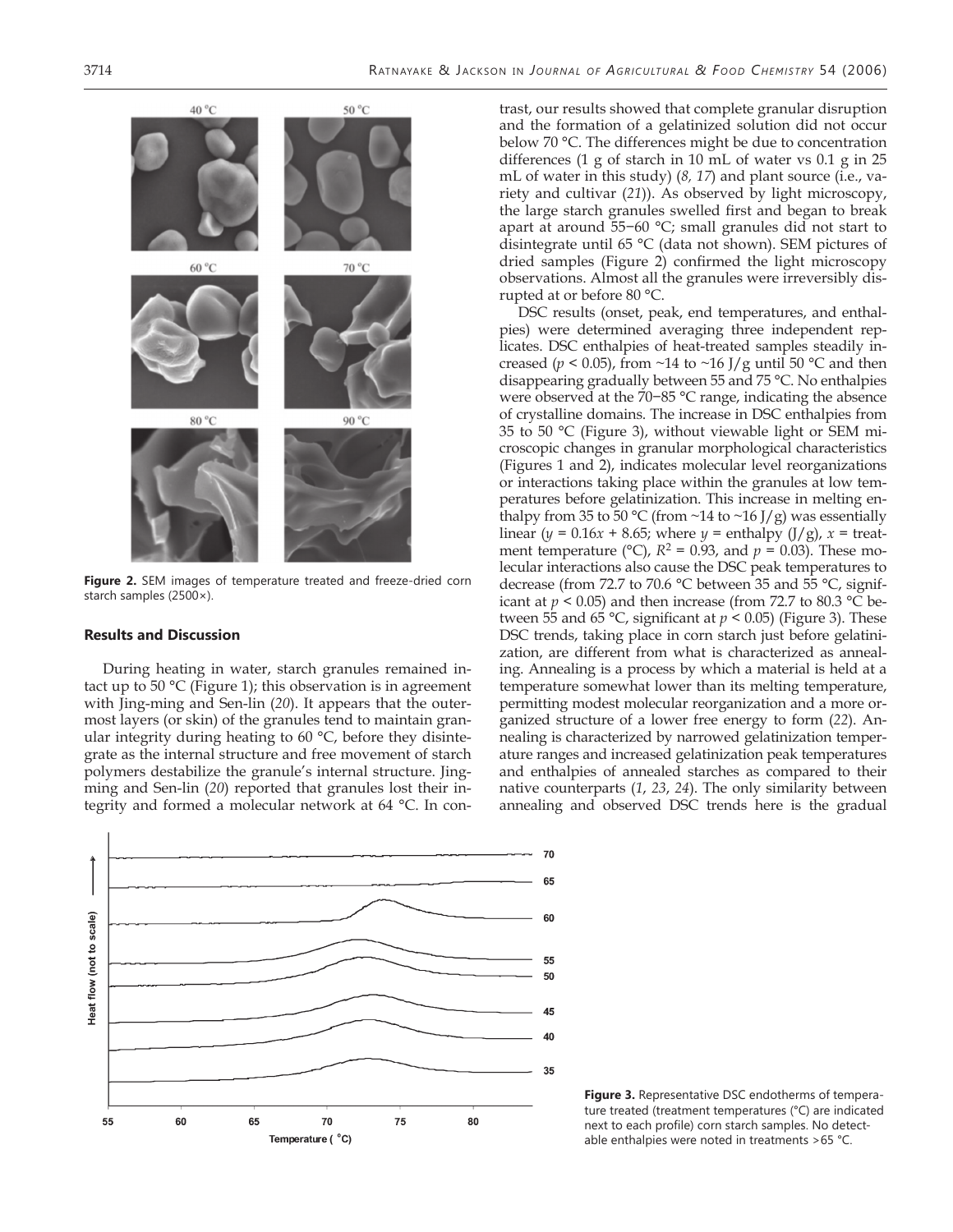**Table 1.** Relative Proportions of Amylose and Amylopectin in Heat-Treated Corn Starch/Water (6% w/v) Samples

| temperature treatment (°C) | amylose (%) <sup>a</sup>        |
|----------------------------|---------------------------------|
| 35                         | $29.12 \pm 1.58$ c              |
| 40                         | $26.10 \pm 0.87^b$              |
| 45                         | $26.79 \pm 0.92$ <sup>b,c</sup> |
| 50                         | $25.89 \pm 0.57^b$              |
| 55                         | $25.35 \pm 0.83^b$              |
| 60                         | $22.89 \pm 0.21$ <sup>a</sup>   |
| 65                         | $21.86 \pm 0.52^{\circ}$        |
| 70                         | $21.43 \pm 0.73^{\circ}$        |
| 75                         | $27.82 \pm 0.86^b$              |
| 80                         | $28.80 \pm 0.47$ <sup>c</sup>   |
| 85                         | $34.24 \pm 0.56^{d}$            |

*a.* Means having the same letter are not significantly different by Tukey's HSD test (*p* < 0.001).

increase in melting enthalpy. It is likely that the energy provided before the initiation of gelatinization causes the formation of new, but less stable, molecular interactions within granules that result in progressively lower DSC peak temperatures between 45 and 55 °C treatments.

The changes that take place during gelatinization have been attributed to water availability (*9*), crystal stability within granules (*25*), differences between amorphous and crystalline regions (*26*), and glass transition related progressive melting (*27*). However, aspects of these explanations are contradictory, and it is believed that enthalpic transitions during gelatinization represent numerous changes in starch granules (*6*). Our results indicated that although the granular morphology is not affected by heating until 55 °C, the internal structures of the granules undergo considerable changes as indicated by DSC enthalpic changes (Figure 3) and HPSEC results. Relative proportions of amylose dispersed in each sample are given in Table 1. The relative amounts of amylose dispersed before complete granular disruption were higher (*p* < 0.001) at low temperatures (35−45 °C), indicating a greater role of amylose in the gelatinization process during its initial stages. The high amounts (*p* < 0.001) of amylose dispersed after the complete granular disruption, at high temperatures, might be due to the increased physical dispersion of starch polymers. The retention times of each HPSEC peak (representing amylopectin and amylose) did not change (*p* > 0.05) among the treatments, demonstrating the absence of depolymerization. Our results indicate that the starch gelatinization process involves different and more complex structural changes than simple order-to-disorder phase transition of granules.

**Conclusions.** The results indicate that starch gelatinization is a more complex process than the previously suggested order-to-disorder transition. Energy absorbed by granules not only unfolds amylopectin double helices during gelatinization but also facilitates rearrangement or formation of new bonds among molecules at lower temperatures before gelatinization takes place. An array of new amylopectin crystallites having different stabilities is formed during this structural reordering process. Amylose likely plays a major role in the early stages of the gelatinization process.

**Abbreviations:** DMSO, dimethyl sulfoxide; DSC, differential scanning calorimetry; HPSEC, high-performance size-exclusion chromatography; SEM, scanning electron microscopy.

**Acknowledgments —** We thank Drs. Kit Lee and You Zhou of the Microscopy Core Facility, Beadle Center, University of Nebraska−Lincoln, for support in SEM and light microscopy, respectively. This paper is a contribution of the University of Nebraska Agricultural Research Division, Lincoln, NE 68583. Journal Series No. 14701.

#### **References**

- (1) Lineback, D. R. Current concepts of starch structure and its impact on properties. *J. Jpn. Soc. Starch Sci.* 1986, *33*, 80−88.
- (2) Waigh, T. A.; Hopkinson, I.; Donald, A. M. Analysis of the native structure of starch granules with X-ray microfocus diffraction. *Macromolecules* 1997, *30*, 3813−3820.
- (3) Wang, T. L.; Bogracheva, T. Y.; Hedley, C. L. Starch: As simple as A, B, C? *J. Exp. Bot.* 1998, *49*, 481−502.
- (4) Zobel, H. F. Molecules to granules: A comprehensive starch review. *Starch/Staerke* 1988, *40*, 1−7.
- (5) Biliaderis, C. G. Structures and phase transitions of starch polymers. In *Polysaccharide association structures in food*; Walter, R. H. Ed.; Marcel Dekker Inc.: New York, 1998; pp 57−168.
- (6) Sahai, D.; Jackson, D. S. Enthalpic transitions of native starch granules. *Cereal Chem.* 1999, *76*, 444−448.
- (7) Tester, R. F.; Morrison, W. R. Swelling and gelatinization of cereal starches I. Effects of amylopectin, amylose and lipids. *Cereal Chem.* 1990, *67*, 551−559.
- (8) Donald, A. M. Plasticization and self-assembly in the starch granule. *Cereal Chem.* 2001, *78*, 307−314.
- (9) Donovan, J. W. Phase transitions of starch water system. *Biopolymers* 1979, *18*, 263−275.
- (10) Biliaderis, C. G. Thermal analysis of food carbohydrates. In *Thermal analysis of foods*; Harwalkar, V. R., Ma, C.- Y., Eds.; Elsevier Applied Sciences: London, 1990; pp 169−220.
- (11) Parker, R.; Ring, S. G. Aspects of the physical chemistry of starch. *J. Cereal Sci.* 2001, *34*, 1−17.
- (12) Keetals, C. J. A. M.; van Vliet, T.; Walstra, P. Gelation and retrogradation of concentrated starch systems: 3. Effect of concentration and heating temperature. *Food Hydrocolloids*  1996, *10*, 363−368.
- (13) Levin, H.; Slade, L. Influence of glassy and rubbery state of thermal, mechanical, and structural properties of doughs and baked products. In *Dough rheology and baked product texture, theory and practice*; Faridi, H., Faubion, H., Eds.; Van Nostrand Reinhold AVI: New York, 1990; pp 157−330.
- (14) Sasaki, T.; Matsuki, J. Effect of wheat starch structure on swelling power. *Cereal Chem.* 1998, *75*, 525−529.
- (15) Jenkins, P. J.; Donald, A. M. Gelatinization of starch: A combined SAXS/WASX/DSC and SANS study. *Carbohydr. Res.* 1998, *308*, 133−147.
- (16) Fredriksson, H.; Silverio, J.; Andersson, R.; Eliasson, A. C. Aman, P. The influence of amylose and amylopectin characteristics on gelatinization and retrogradation properties of different starches. *Carbohydr. Polym.* 1998, *35*, 119−134.